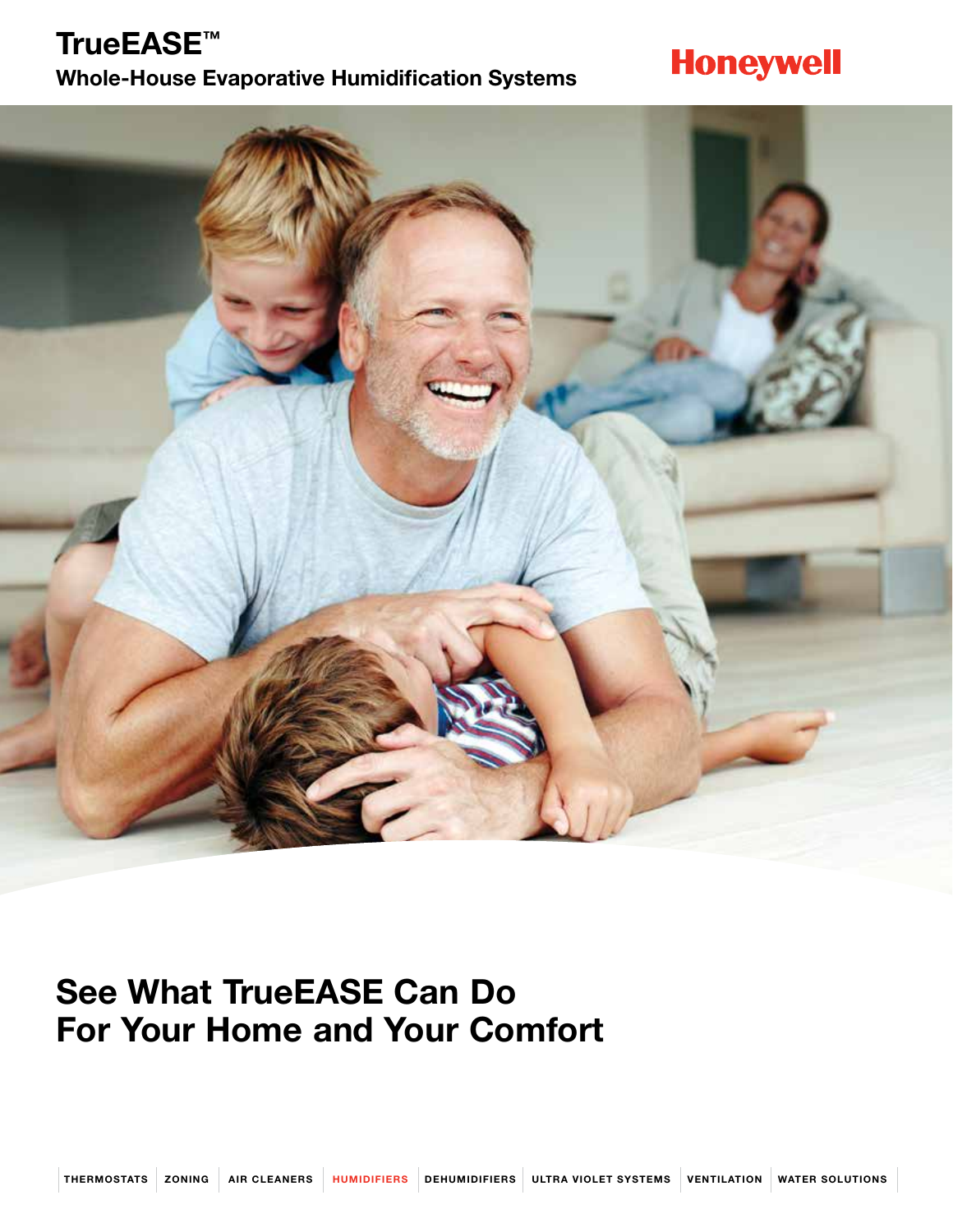# why humidify your home?

hydrate. conserve. **save** 

Your home is a lot like your body - it needs to stay properly hydrated in order to maintain the comfort of those living in it. Air that's too dry can act like a giant sponge, soaking up moisture from everyone and everything in your home, including woodwork, wood floors and furnishings.

 And it takes a toll. Dry skin, chapped lips, dry nasal passages and static electricity are just some of the dry-air symptoms that can lead to discomfort.



## **TrueEASE** User-Friendly Meets Eco-Friendly

The ideal humidifier should treat your whole house, improve comfort, reduce energy costs, conserve water, operate quietly and be easy to maintain. Only Honeywell TrueEASE humidifiers do it all.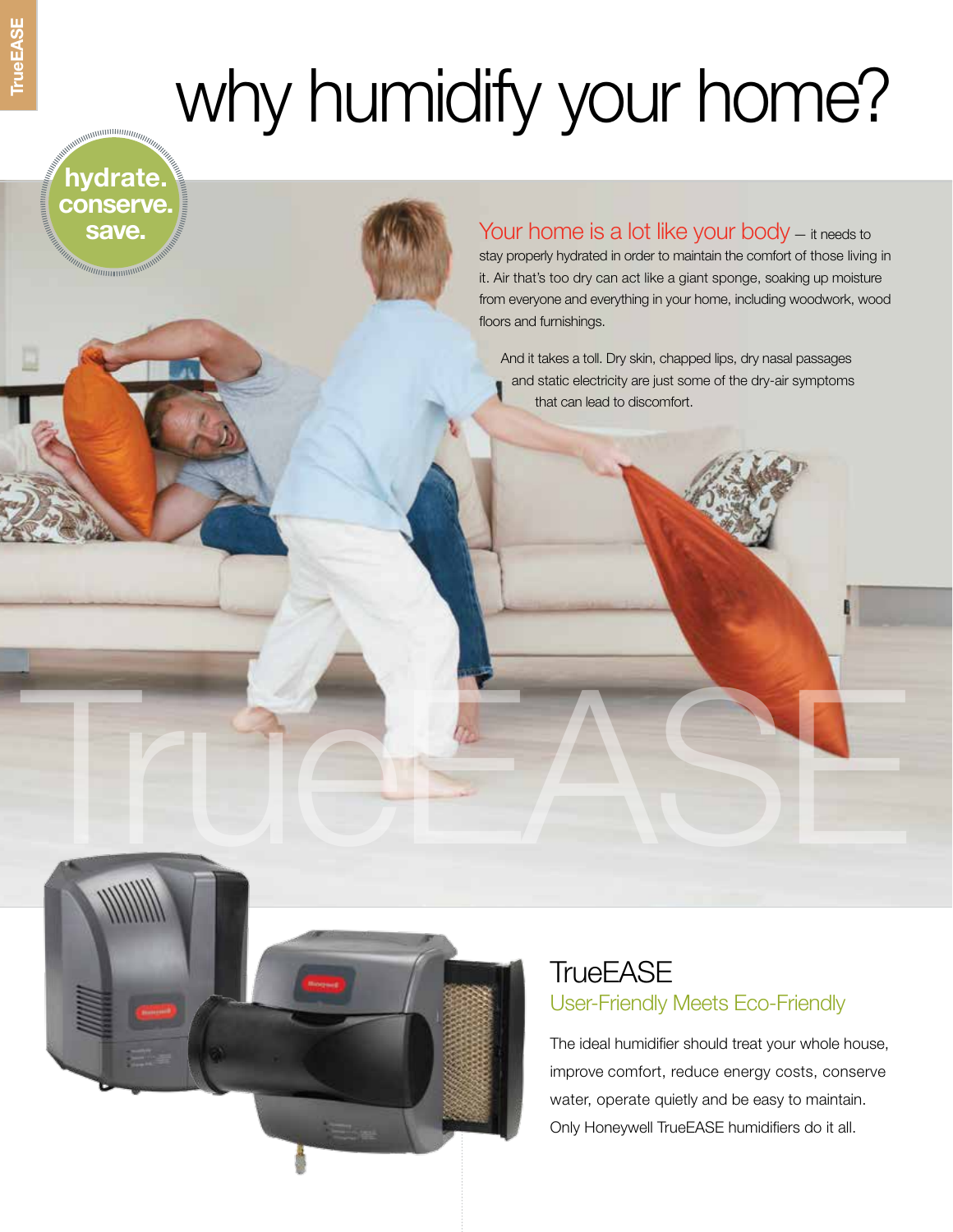

### Whole-House Comfort

Unlike portable humidifiers that are only effective in the rooms they're in, Honeywell TrueEASE humidifiers are installed out of sight with your central heating and cooling system, helping you automatically maintain a comfortable humidity level in every area of your home.

Of course, not all whole-house humidifiers are created equal. TrueEASE is loaded with homeowner-friendly features that set it apart.

#### Eliminates Maintenance Hassles

While portable humidifiers have water tanks that often need to be filled more than once a day and other whole-house humidifiers need to be taken apart in order to replace the pad, TrueEASE is truly easy to maintain.

TrueEASE automatically fills itself, and the replacement pads can be easily accessed. The slide-out pad design means you won't have to disassemble the humidifier or interact with the plumbing in order to change the pad. And the Change Pad indicator light on the front lets you know exactly when replacement is needed.\* Plus, Honeywell replacement pads feature an exclusive AgION™ anti-microbial coating that helps inhibit the growth of mold and bacteria.

### Quiet Operation

You'll also appreciate that TrueEASE is the quietest evaporative humidifier on the market. Fan-powered models are 20 dB quieter than equivalent competitive residential fan humidifiiers – maintaining your home's tranquility and comfort.

#### Set It and Forget It



The TrueEASE also features a HumidiPROTM digital humidistat, so you can simply set the system and forget it. HumidPRO makes automatic

adjustments when the weather changes to reduce excess condensation and frost on your windows. Or, you can manually adjust HumidiPRO to add a boost of moisture when you want it.

## Saves Water. Saves Energy. Saves Money.

When your HVAC system is running, typical whole-house humidifiers constantly cycle water and air through, sending three to four gallons of water down the drain for every one gallon delivered as humidity.

Saving 5,500 gallons of water per year with a Honeywell bypass humidifier is like filling up your bathtub\*\*\* and draining it every day for 4 months.

Saving 10,000 gallons of water per year with a Honeywell fan powered humidifier is like filling up your bathtub\*\*\* and draining it every day for 8 months.

TrueEASE says goodbye waste and hello efficiency by automatically monitoring the dryness in your home, and then only running water and air through the system when humidity is needed – cutting water waste up to 50%\*\* and saving energy by eliminating the constant cycling of air.

And that's just the beginning. Because humidified air feels warmer, you'll be able to cut energy costs by turning your thermostat down while still feeling comfortable.

#### You'll also enjoy reduced energy bills because humidified air feels warmer.

Timer based on 12 months or 5,500 run-time hours, whichever comes first.

<sup>\*\*</sup> Up to 50% less water waste on Fan-Powered and up to 30% less water waste on Advanced Bypass TrueEASE models. Based on a continuous run time of 24 hours with system specifications set according to ASHRAE Guideline 610.

<sup>\*\*\*</sup> Average 40 gallon capacity bathtub based on "A Day in the Life of a Drop." *EPA.gov.* Environmental Protection Agency, May 2008. Web. June 2011.